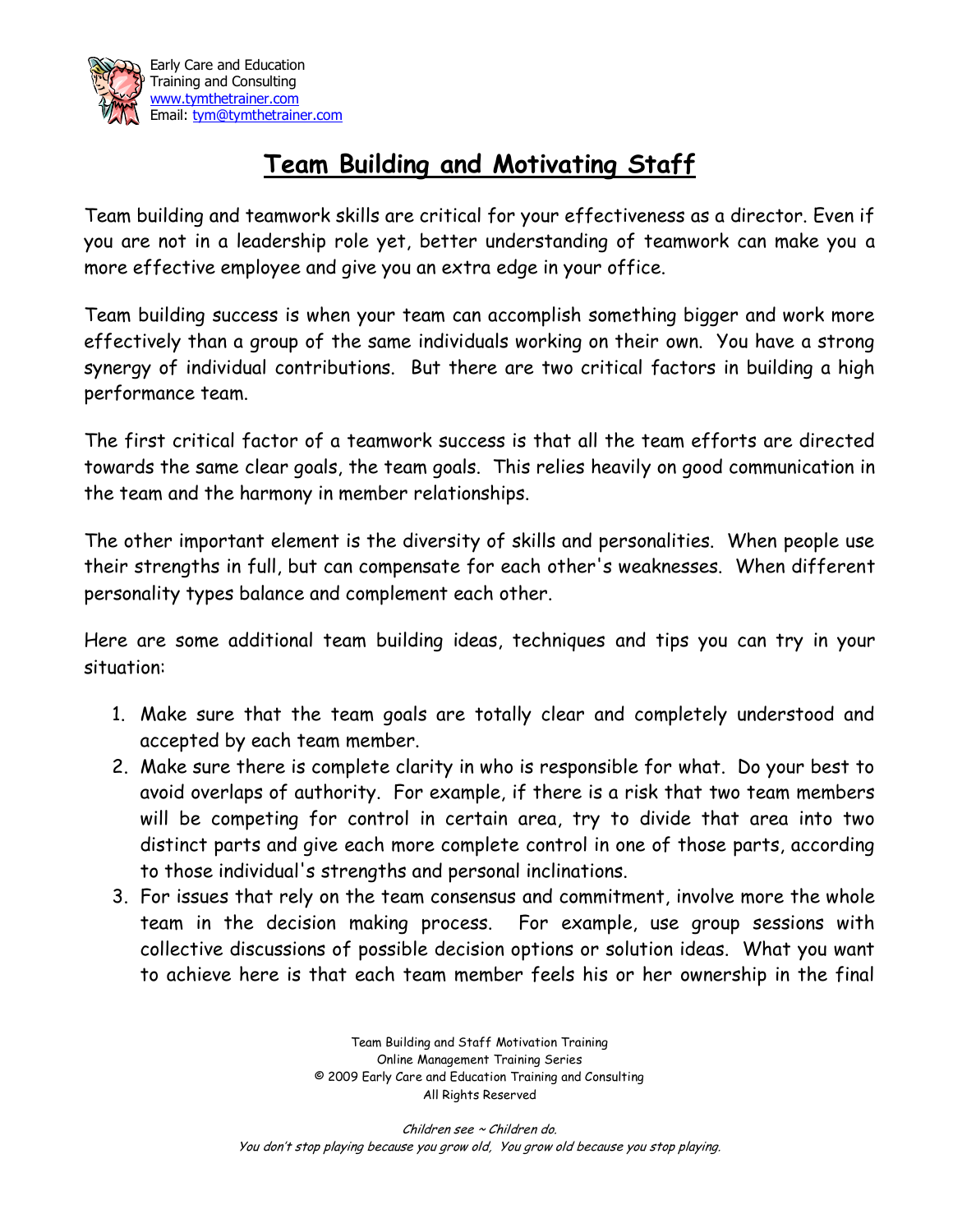

decision, solution, or idea. The more he or she feels this way, the more likely he or she is to agree with and commit to the decided line of action.

- 4. Make sure there are no blocked lines of communications and you and your people stay fully informed.
- 5. Build trust with your team members by spending one-on-one time in an atmosphere of openness and honesty. Be loyal to your employees, if you expect the same.
- 6. Allow your team members build trust and openness between each other in team building activities and events. Give them some opportunities of extra social time with each other in an atmosphere that encourages open communication. For example, in a group lunch on Friday.
- 7. Be careful with interpersonal issues. Recognize them early and deal with them till full resolution.
- 8. Never miss opportunities to empower your employees. Say thank you or show appreciation of an individual team player's work.
- 9. Do not limit yourself to negative feedback. Be fair. Whenever there is an opportunity, give positive feedback as well.

Finally, though teamwork and team building can be challenging, the rewards from high team effectiveness are well worth it.

## **25 Tips for Motivating Staff**

1. Find out why each staff member comes to work. Take a moment to sit down with each staff member and ask them, "Why do you come to work each day?" The goal here is to find out why your teachers work with young children. Use this information as a motivational tool. Avoid getting answers such as, "I need a paycheck." This should not be an answer given. You may want to gather each teacher's feedback and make a list to hang in your break room or by the time clock as a reminder of why your staff works in a preschool program.

> Team Building and Staff Motivation Training Online Management Training Series © 2009 Early Care and Education Training and Consulting All Rights Reserved

Children see ~ Children do. You don't stop playing because you grow old, You grow old because you stop playing.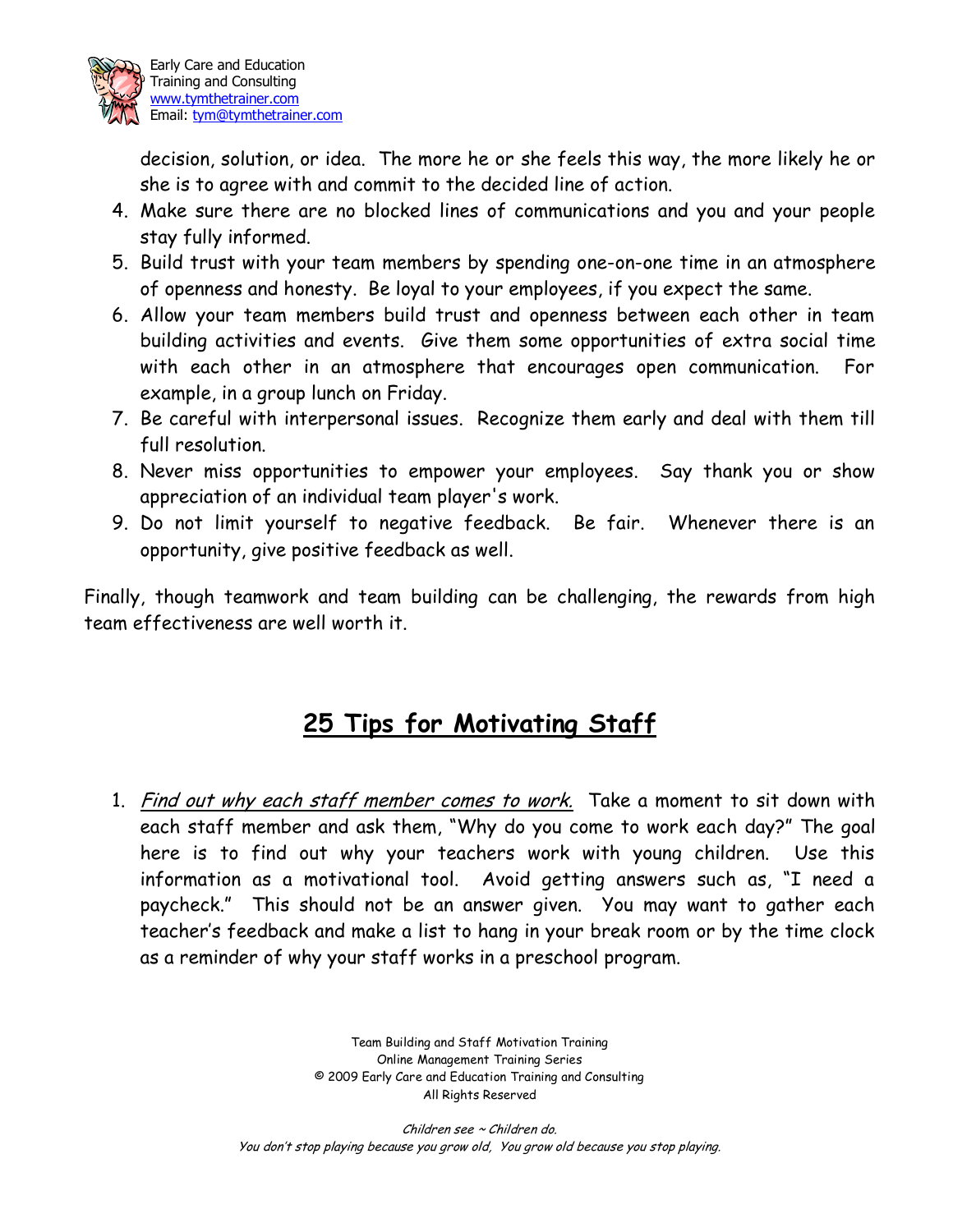

- 2. Allow staff to propose new ideas. Our staff has wonderful ideas and we need to gather this information from them. A strong team allows input from all individuals and recognizes ideas and solutions from the staff.
- 3. Encourage staff to have solutions ready when coming to you with a problem. Train your staff that when they have a problem, that instead of coming to you looking only for an answer, that they come to you with problems and a few possible solutions. While some proposed solutions might not be acceptable, remember to praise staff for their efforts.
- 4. Always provide appropriate humor in the program. Laughter creates a positive environment that everyone wants to work in.
- 5. Celebrate successes. Set small, achievable goals. Celebrate when you reach these milestones.
- 6. Stomp out gossipmongers. Gossiping is a disease! Stop it quickly or it can destroy a team.
- 7. Education, education, education! Provide quality training for your staff
- 8. Keep private lives PRIVATE!! What happens in your preschool program, stays in your preschool program!
- 9. Be an active participant. A good manager is willing and able to do anything you ask your staff to do.
- 10. Develop peer recognition programs. Studies show us that staff prefer to be recognized by peers over anyone else.
- 11. Be great! Being great is contagious.
- 12. Teach staff to pick their battles.
- 13. Hold staff accountable. When a staff fails to perform, you hold them to this. Use performance improvement plans to help set goals.
- 14. Feed them!
- 15. Sing. Music is the way to a person's heart
- 16. Empower your team. Make sure your staff feels comfortable making decisions that are in the best interest of the children.
- 17. Coach staff on communication.
- 18.Give staff history behind policy, procedures, and regulations.
- 19.Staff are confidential with each other's information.
- 20. Keep staff healthy. Develop a physical fitness and nutrition program for your staff.

Team Building and Staff Motivation Training Online Management Training Series © 2009 Early Care and Education Training and Consulting All Rights Reserved

Children see ~ Children do. You don't stop playing because you grow old, You grow old because you stop playing.